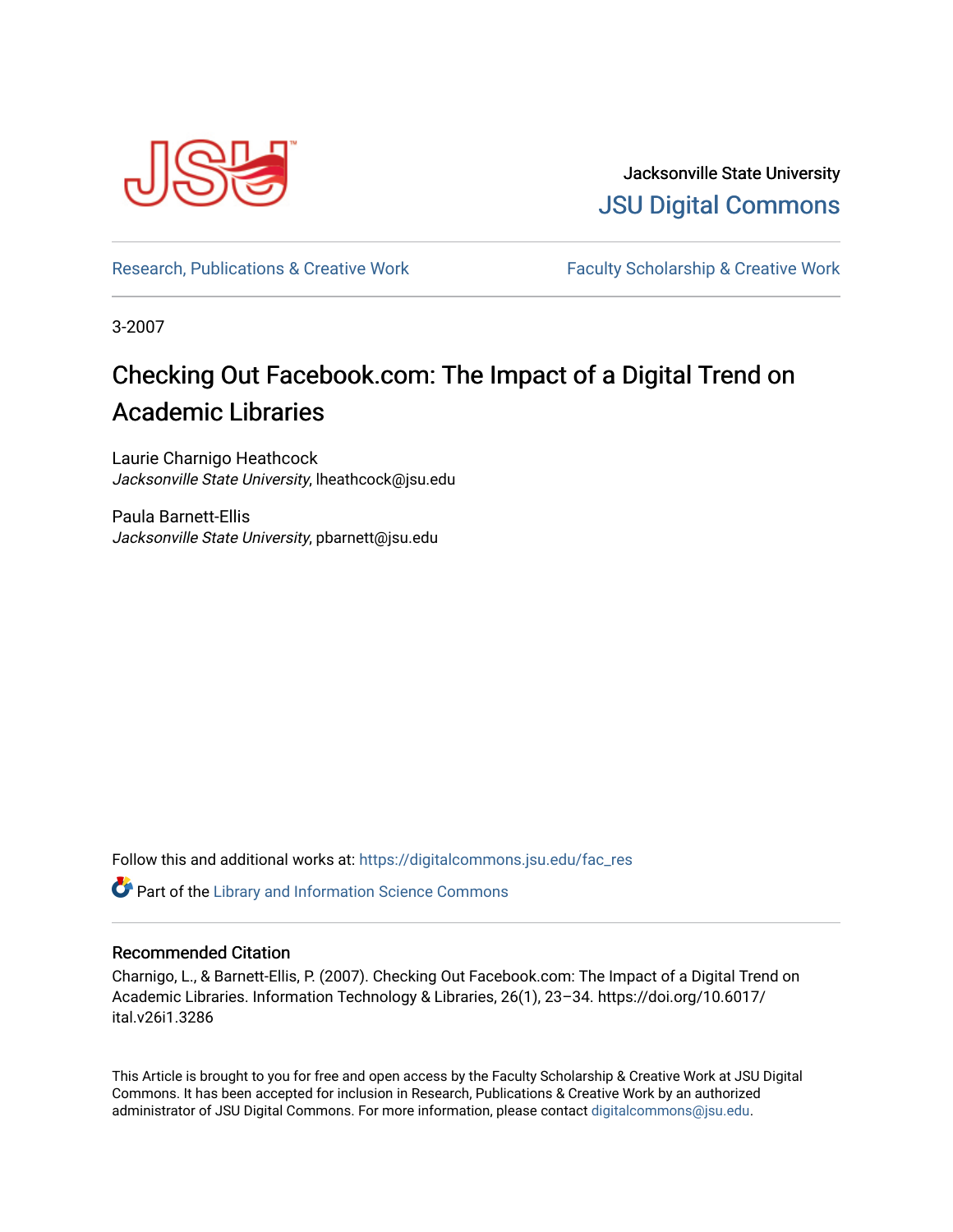# **Checking Out Facebook.com: The Impact of a Digital Trend on Academic Libraries**

*While the burgeoning trend in online social networks has gained much attention from the media, few studies in library science have yet to address the topic in depth. This article reports on a survey of 126 academic librarians concerning their perspectives toward Facebook.com, an online network for students. Findings suggest that librarians are overwhelmingly aware of the "Facebook phenomenon." Those who are most enthusiastic about the potential of online social networking suggested ideas for using Facebook to promote library services and events. Few individuals reported problems or distractions as a result of patrons accessing Facebook in the library. When problems have arisen, strict regulation of access to the site seems unfavorable. While some librarians were excited about the possibilities of Facebook, the majority surveyed appeared to consider Facebook outside the purview of professional librarianship.*

Ultima the fall of 2005, librarians noticed something<br>unusual going on in the Houston Cole Library<br>(HCL) at Jacksonville State University (JSU). unusual going on in the Houston Cole Library (HCL) at Jacksonville State University (JSU). Students were coming into the library in droves. Patrons waited in lines with photos to use the public-access scanner (a stack of discarded pictures quickly grew). Library traffic was noticeably busier than usual and the computer lab was constantly full, as were the public-access terminals. The hubbub seemed to center around one particular Web site. Once students found available computers, they were likely to stay glued to them for long stretches of time, mesmerized and lost in what was later determined to be none other than "Facebook addiction." This addiction was all the more obvious the day the Internet was down. Withdrawal was severe. Soon after the librarians noticed this curious behavior, an article in the *Chanticleer,* the campus newspaper for JSU, dispelled the mystery surrounding the Web-site brouhaha. A campus reporter broke the exciting news to the JSU community that "after months of waiting and requests from across the country, it's finally here. JSU is officially on the Facebook."<sup>1</sup> The library suddenly became a popular hangout for students in search of computers to access Facebook.

Apparently JSU jumped on the bandwagon relatively late. The Facebook craze had already spread throughout other colleges and universities since the Web site was founded in February 2004 by Mark Zuckerberg, a former student at Harvard University. The creators of Facebook vaguely define the site as "a social utility that connects you with the people around you."<sup>2</sup> Although originally created to allow students to search for other students at colleges and universities, the site has expanded to allow individuals to connect in high schools, companies, and within regions. Recently, Zuckerberg has also announced plans to expand the network to military bases.<sup>3</sup> Currently, students and alumni in more than 2,200 colleges and universities communicate, connect with other students, and catch up with past high school classmates daily through the network. Students who may never physically meet on campus (a rather serendipitous occurrence in nature) have the opportunity to connect through Facebook. Establishing virtual identities by creating profiles on the site, students post photographs, descriptions of academic and personal interests such as academic majors, campus organizations of which they are members, political orientation, favorite authors and musicians, and any other information they wish to share about themselves. Facebook's search engine allows users to search for students, faculty, and staff with similar interests by keyword. It would be hard to gauge how many of these students actually meet in person after connecting through Facebook. The authors of this study have heard students mention that either they or their friends have made dates with other students on campus through Facebook. Many of the "friends" Facebook users first add when they initially establish their accounts are the ones they are already acquainted with in the physical world.

When Facebook made its debut at JSU, it had become the "ninth most highly trafficked Web site in the U.S."<sup>4</sup> One source estimated that 85 percent of college students whose institutions are registered in Facebook's directory have created personal profiles on the site.<sup>5</sup> Membership for the university network requires a university e-mail address, and an institution cannot be registered in the directory unless a significant number of students request that the school be added. Currently, more than nine million people are registered on Facebook.<sup>6</sup>

dents complained about the distraction Facebook caused Soon after JSU was registered on Facebook's directory, librarians began to receive questions regarding use of the scanner and requests for help uploading pictures to Facebook profiles. Students seemed surprisingly open about showing librarians their profiles, which usually contained more information than the librarians wanted to know. However, not all students were enthusiastic about Facebook. Complaints began to surface from students awaiting access to computers for academic work while classmates "tied up" computers on Facebook. Some stu-

**Laurie Charnigo** (charnigo@jsu.edu) is an Education Librarian and **Paula Barnett-Ellis** (pbarnett@jsu.edu) is a Health, Science, and Nursing Librarian at the Houston Cole Library, Jacksonville State University, Alabama.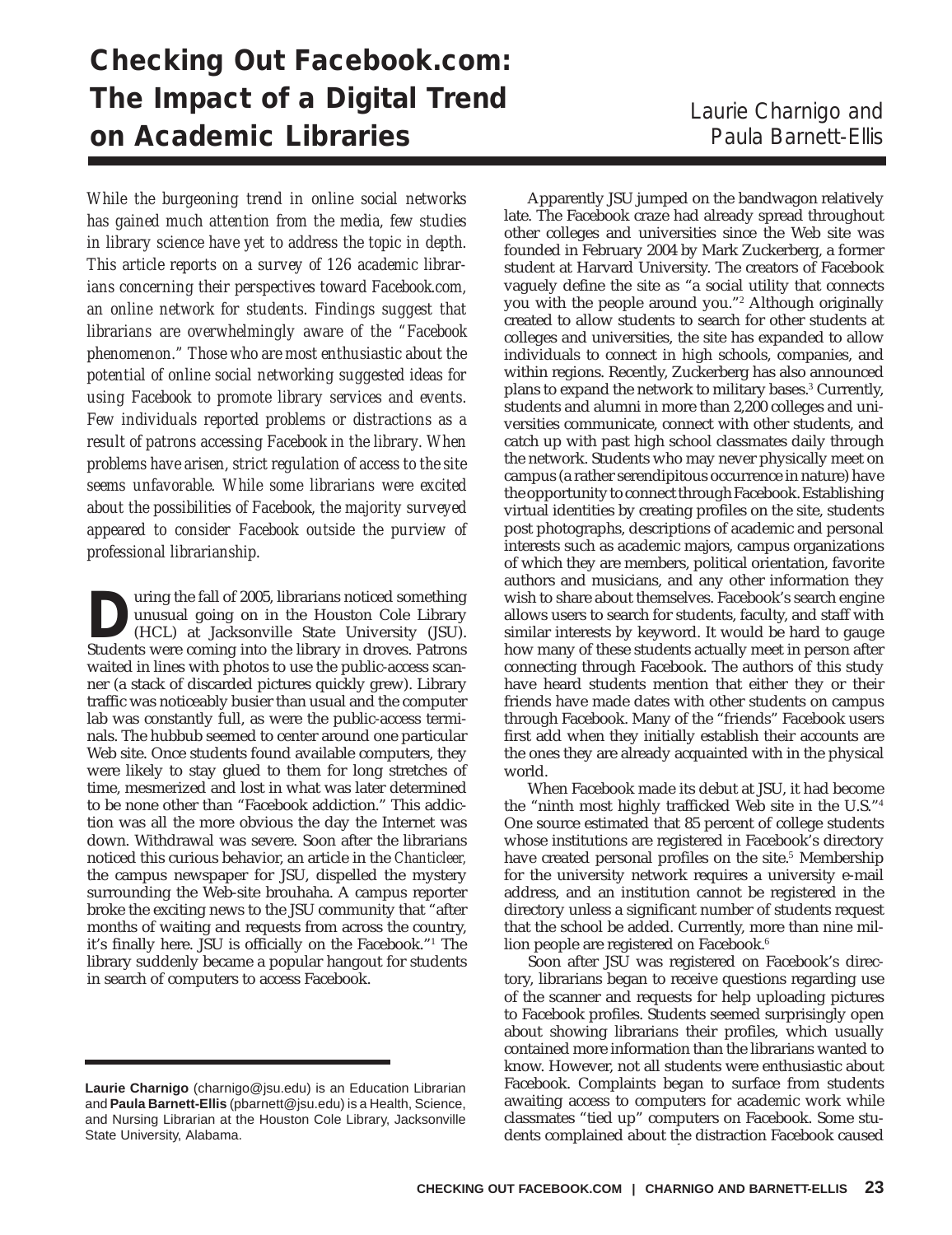in the library's computer lab, a complaint that eventually reached the president of JSU. Currently, the administration at JSU has decided to block access to Facebook in the computer labs on campus, including the lab in the library. Opinions of faculty and staff in the library about Facebook vary. Some librarians scoff at this new trend, viewing the site primarily as just another dating service. Others have created their own Facebook accounts just to see how it works, to connect with students, and to keep up with the latest Internet fad.<sup>7</sup>

# **Study rationale**

Prompted by the issues that have arisen at HCL as a result of heavy patron use of Facebook, the authors surveyed academic librarians throughout the United States to find out what impact, if any, the site has had on other libraries. The authors sought information about the practical effect Facebook has had on libraries, as well as librarians' perspectives, perceived roles associated with, and awareness of Internet social trends and their place in the library. Online social networking, like e-mail and instant messaging, is emerging as a new method of communication. Recently, the librarians have heard Facebook being used as a verb (e.g., "I'll Facebook you"). Few would probably disagree that making social connections and friends (and Facebook revolves around connecting friends) is an important aspect of the campus experience. Much of the attraction students and alumni have toward college yearbooks (housed in the library) stems from the same fascination that viewing photos, student profiles, and searching for past and present classmates on Facebook inspires. Emphasis in this study centers on librarians' awareness of, experimentation with, and attitudes towards Facebook and whether or not they have created policies to regulate or block access to the site on public-access computers.

However trendy an individual Web site such as Facebook may appear, online social networking, a category Facebook falls within, has become a new subject of inquiry to marketing professionals, sociologists, communication scholars, and library and information scientists. Downes defines social networks as a "collection of individuals linked together by a set of relations."<sup>8</sup> According to Downes, "Social networking Web sites fostering the development of explicit ties between individuals as 'friends' began to appear in 2002."<sup>9</sup> Facebook is just one of many popular online social network sites (MySpace, Friendster, Flickr), and survey respondents often asked why questions focused solely on Facebook. The authors decided to investigate it specifically because it is currently the largest online social network targeted for the academic environment.

Librarians are also increasingly exploring the use of what have loosely been referred to as "Internet 2.0" companies and services, such as Facebook, to interact with and reach out to our users in new and creative ways. The term Internet 2.0 was coined by O'Reilly Media to refer to Internet services such as blogs, wikis, online social networking sites, and types of networks that allow users the ability to interact and provide feedback. O'Reilly lists the core competencies that define Internet 2.0 services. One of these competencies, which might be of particular interest to librarians, is that Internet 2.0 services must "trust the users" as "co-developers."<sup>10</sup> As librarians struggle to develop innovative ways to reach users beyond library walls, it seems logical to observe online services, such as Facebook and MySpace, which appeal to a huge portion of our clientele.

From a purely evaluative standpoint of the site as a database, the authors were impressed by several of the search features offered in Facebook. Graph-theory algorithms and other advanced network technology are used to process connections.<sup>11</sup> Some of the more interesting search options available in Facebook include the ability to:

- search for students by course field, class number, or section;
- search for students in a particular major;
- search for students in a particular student organization or club;
- create "groups" for student organizations, clubs, or other students with common interests;
- post announcements about campus or organization events;
- search specifically for alumni; and
- block or limit who may view profiles, providing users with built-in privacy protection if the user so wishes.

Since the authors finished the study, the site has added a News Feed and a Mini Feed, features that allow users to keep track of their friends' notes, messages, profile changes, friend connections, and group events. In response to negative feedback about the News Feeds and Mini Feeds by users who felt their privacy was being violated, Facebook's administrators created a way for users to turn off or limit information displayed in the feeds. The addition of this technology, however, provides a sophisticated level of connectivity that is a benefit to users who like to keep abreast of the latest happenings in their network of friends and groups. The Pulse, another feature on the site, keeps daily track of popular interests (e.g., favorite books) and member demographics (number of members, political orientation) and compares them with overall Facebook member averages. The authors were pleasantly surprised to discover that the Beatles and Led Zeppelin, beloved bands of the baby boomers,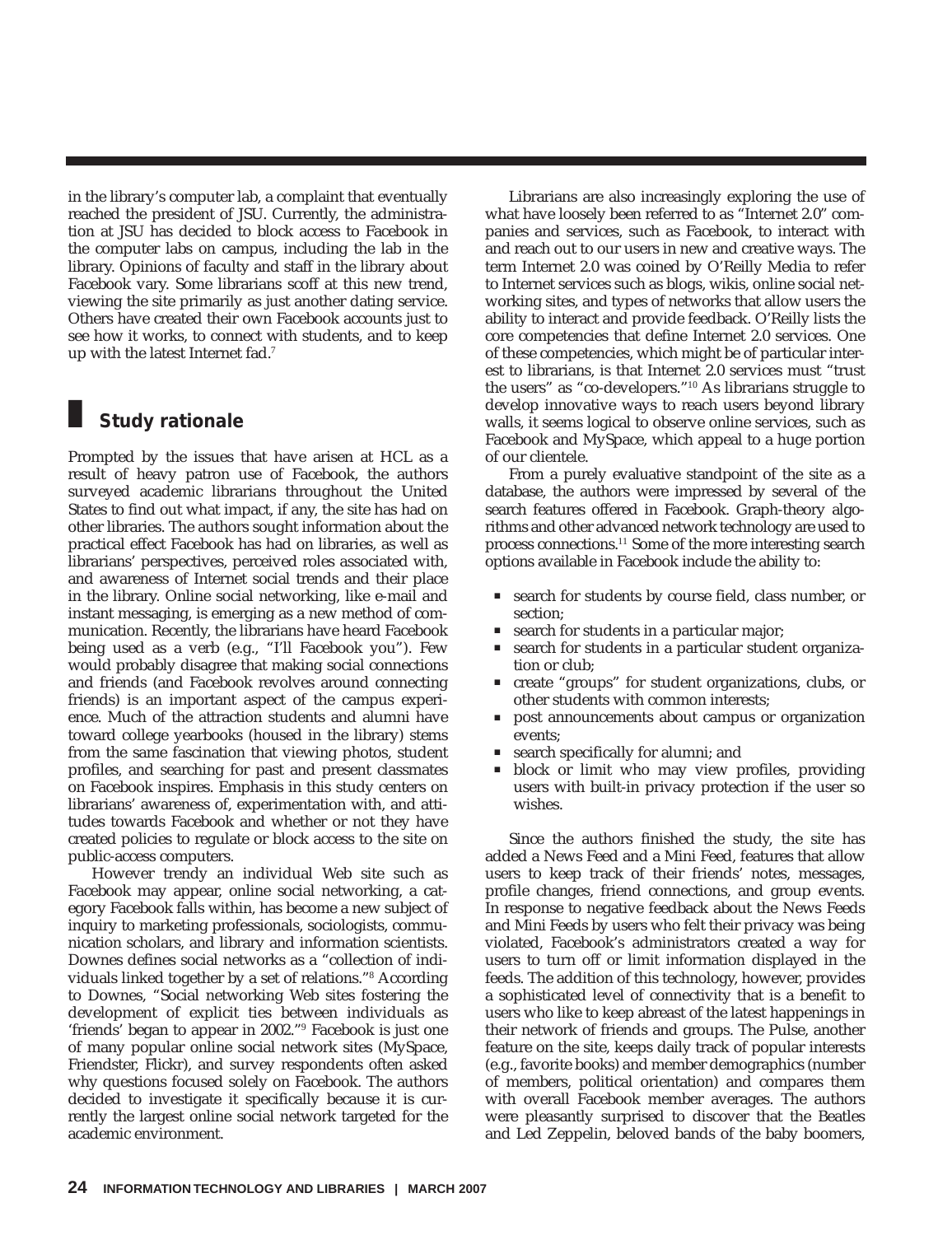continue to live on in the hearts of today's students. These groups were ranked in the top ten favorite bands by students at JSU. As of October 2006, the top campaign issues expressed by Facebook users were: reducing the drinking age to eighteen (go figure) and legalization for same-sex marriage. Arguably, much of the information provided by Facebook is not academic in nature. However, an evaluation or review of Facebook might provide useful information to instruction librarians and database vendors regarding interface design and search capabilities that appeal to students. Provitera-McGlynn suggests that facilitating learning among millennials, who "represent 70 to 80 million people" born after 1992 (a large percentage of Facebook members) involves understanding how they interact and communicate.<sup>12</sup> Awareness of students' cultural and social interests, and how they interact online, may help older generations of academic librarians better connect with their constituents.

### **The literature on online social networks**

Although social networks have been the subject of study by sociologists for years and social network theories have been established to describe how these networks function, the study of online social networks has received little attention from the scholarly community. In 1997, Garton, Haythornthwaite, and Wellman were among the first to describe a method, social network analysis, for studying online social networks.<sup>13</sup> Their work was published years before online social networks similar to Facebook evolved. Currently, the literature on these networks is predominantly limited to popular news publications, business magazines, occasional blurbs in library science and communications journals, and numerous student newspapers.<sup>14</sup>

Privacy issues and concerns about sexual predators lurking on Facebook and similar sites have been the focus of most articles. In the *Chronicle of Higher Education,* Read details numerous arrests, suspensions, and scholarship withdrawals that have resulted from police and administrators searching for incriminating information students have posted in Facebook.<sup>15</sup> Read discovered that, because students naively reveal so much information about their activities, some campus police were regularly trolling Facebook, finding it "an invaluable ally in protecting their campuses."<sup>16</sup> Students may feel a false sense of security when they post to Facebook, regarding it as their private space. However, Read warns that "as more and more colleges offer alumni e-mail accounts, and as campus administrators demonstrate more Internet savvy, students are finding that their conversations are playing to a wider audience than they may have anticipated."<sup>17</sup> Privacy concerns expressed about Facebook

appear to revolve more around surveillance than stalkers. In a Web seminar on issues regarding Facebook use in higher education, Shawn McGuirk, director of Judicial Affairs, Mediation, and Education at Fitchburg State College, Massachusetts, recommends that administrators and others concerned with students posting potentially incriminating, embarrassing, or overtly personal information draft a document similar to the one created by Cornell University's Office of Information Technologies, which advises students on how to safely and responsibly use online social networking sites similar to Facebook.<sup>18</sup> After pointing out the positive benefits of Facebook and reassuring students that Cornell University is proud of its liberal policy in not monitoring online social networks, the essay, entitled "Thoughts on Facebook," provides poignant advice and examples of privacy issues revolving around Facebook and similar Web sites.<sup>19</sup> The Golden Rule of this essay states:

Don't say anything about someone else that you would not want said about yourself. And be gentle with yourself too! What might seem fun or spontaneous at 18, given caching technologies, might prove to be a liability to an on-going sense of your identity over the longer course of history.<sup>20</sup>

A serious concern discussed in this document is the real possibility that potential employers may scan Facebook profiles for the "real skinny" on job candidates. However, unless the employer uses an e-mail issued from the same school as the candidate, he or she is unable to look at the individual's full profile without first requesting permission from the candidate to be added as a "friend." All the employer is able to view is the user's name, school affiliation, and picture (if the user has posted one). Unless the user has posted an inappropriate picture or is applying for a job at the college he or she is attending, the threat of employers snooping for information on potential candidates in Facebook is minimal. The same, however, cannot be said of MySpace, which is much more open and accessible to the public.

Additionally, three pilot research studies have also focused on privacy issues specifically relating to Facebook, including those of Stutzman, Gross and Acquisti, and Govani and Pashley. Results from all three studies revealed strikingly close findings. Individuals who participated in the studies seemed willing to disclose personal information about themselves—such as photos and sometimes even phone numbers and mailing addresses—on Facebook profiles even though students also seemed to be aware that this information was not secure. In a study of fifty Carnegie Mellon University undergraduate users, Govani and Pashley concluded that these users "generally feel comfortable sharing their personal information in a campus environment. Participants said they "had nothing to hide" and "they don't really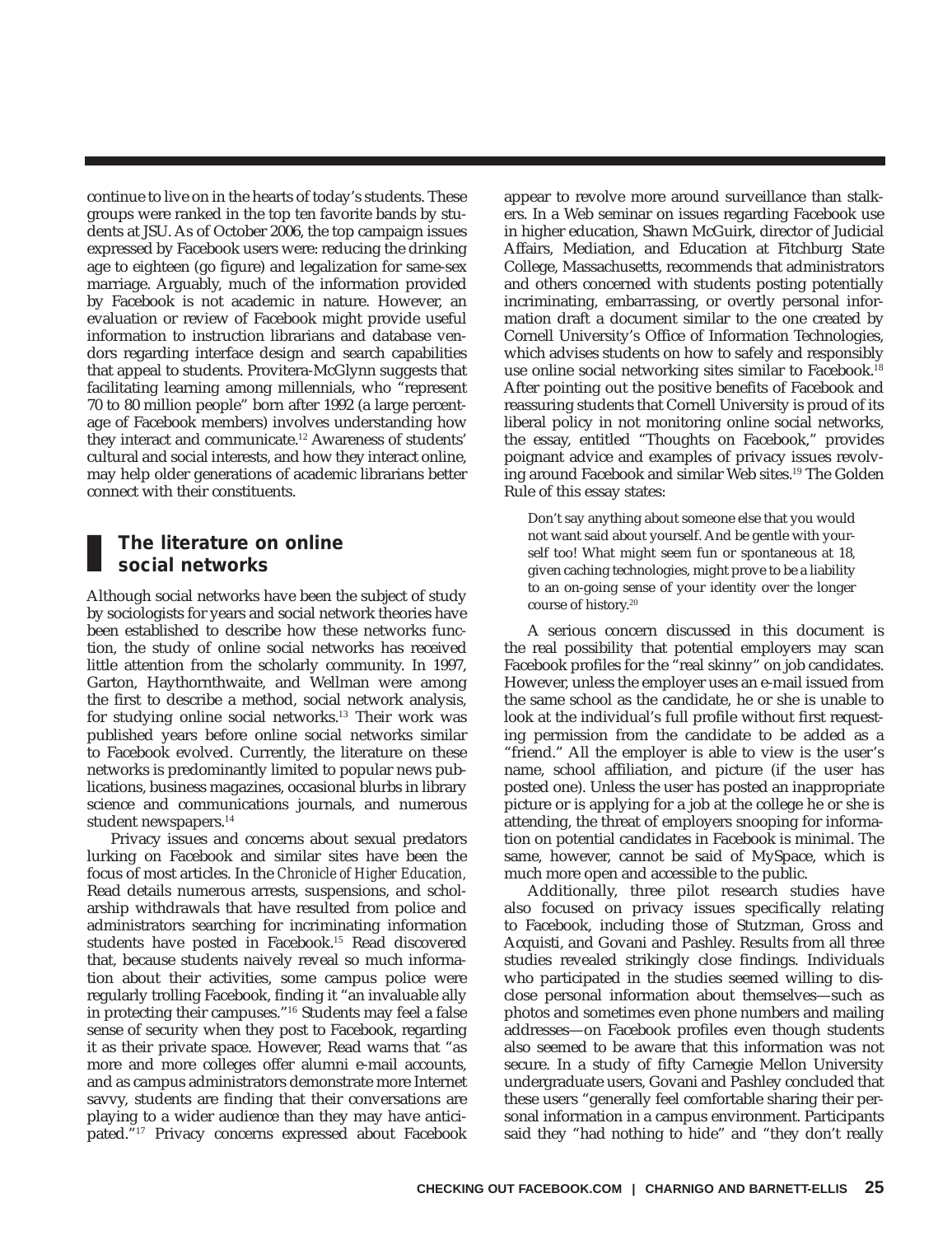care if other people see their information."<sup>21</sup> A separate study of more than four thousand Facebook members at the same institution by Gross and Acquisti echoed these findings.<sup>22</sup> Comparing identity elements shared by members of Facebook, MySpace, Friendster, and the University of North Carolina Directory, Stutzman discovered that a significant number of users shared personal information about themselves in online social networks, particularly Facebook, which had the highest level of campus participation.<sup>23</sup>Gross and Acquisti provide a list of explanations suggesting why Facebook members are so open about sharing personal information online. Three explanations that are particularly convincing are that "the perceived benefit of selectively revealing data to strangers may appear larger than the perceived costs of possible privacy invasions"; "relaxed attitudes toward (or lack of interest in) personal privacy"; and "faith in the networking service or trust in its members." $^{24}$ 

In public libraries, concern has primarily centered on teenagers accessing MySpace.com, an online social networking site much larger than Facebook. MySpace, whose membership, unlike Facebook, does not require an .edu e-mail address, has a staggering 43 million users, a number that continues to rise.<sup>25</sup> Julian Aiken, a reference librarian at the New Haven Free Public Library, wrote about the unpopular stance he took when his library decided to ban access to MySpace due to the hysterical hype of media reports exposing the dangers from online predators lurking on the site.26 For Aiken, the damage of censorship policies in libraries far outweighs the potential risk of sex crimes. Furthermore, he suggests that there are even educational benefits of MySpace, observing that "[t]eenagers are using MySpace to work on collaborative projects and learn the computer and design skills that are increasingly necessary today."<sup>27</sup> What is apparent is that whether Facebook continues to rise in popularity or fizzles out among the college crowd, the next generation of college students, who now constitute the largest percentage of MySpace users, are already solidly entrenched and adept at using online social networks. Librarians in institutions of higher education might need to consider what implications the communication style preferences of these future students could have, if any, on library services.

While most of the academic attention regarding online social networks has centered on privacy concerns, perhaps the business sector has done a more thorough investigation of user behavior and students' growing attraction towards these types of sites. Business magazines have naturally focused on the market potential, growth, and fluctuating popularity of various online social networks. Advertisers and investors have sought ways to capitalize on the exponential growth of these high-traffic sites. *Business Week* reported that as of October 2005, Facebook .com had 4.2 million members. More than half of those members were between the ages of twelve and twenty-

four.<sup>28</sup> While some portended that the site was losing momentum, as of August 2006, membership on Facebook had expanded beyond eight million.<sup>29</sup> Marketing experts have closely studied, apparently more so than communication scholars, the behavior of users in online social networks. In a popular business magazine, Hempel and Lehman describe user behavior of the "MySpace Generation": "Although networks are still in their infancy, experts think they're already creating new forms of social behavior that blur the distinctions between online and real-world interactions."<sup>30</sup> The study of user behavior in online social networks, however, has yet to be addressed in length by those outside the field of marketing.

Although evidence of interest in online social networks is apparent in librarian Weblogs and forums (many librarians have created Facebook groups for their libraries), actual literature in the field of library and information science is scarce.<sup>31</sup> Dvorak questions the lack of interest displayed by the academic community toward online social networks as a focus of scholarly research. Calling on academics to "get to work," he argues "academia, which should be studying these phenomena, is just as out of the loop as anyone over 30."<sup>32</sup> This disconnect is also echoed by Michael J. Bugeja, director of the Greenlee School of Journalism and Communication at Iowa State University, who writes, "While I'd venture to say that most students on any campus are regular visitors to Facebook, many professors and administrators have yet to hear about Facebook, let alone evaluate its impact."<sup>33</sup> The lack of published research articles on these types of networks, however, is understandable given the newness of the technology.

A few members of the academic community have suggested opportunities for using Facebook to communicate with and reach out to students. In a journal specifically geared toward student services in higher education, Shier considers the impact of Facebook on campus community building.<sup>34</sup> Although she cannot identify an academic purpose for Facebook, she describes how the site can contribute to the academic social life of a campus. Facebook provides students with a virtual campus experience, particularly in colleges where students are commuters or are in distance education. Shier writes, "As the student's definition of community moves beyond the geographic and physical limitations, Facebook.com provides one way for students to find others with common interests, feel as though they are part of a large community, and also find out about others in their classes."<sup>35</sup> Furthermore, Facebook membership extends beyond students to faculty, staff, and alumni. Shier cites examples of professors who used Facebook to connect or communicate with their students, including the president of the University of Iowa and more than one hundred professors at Duke University. Professors who teach online courses make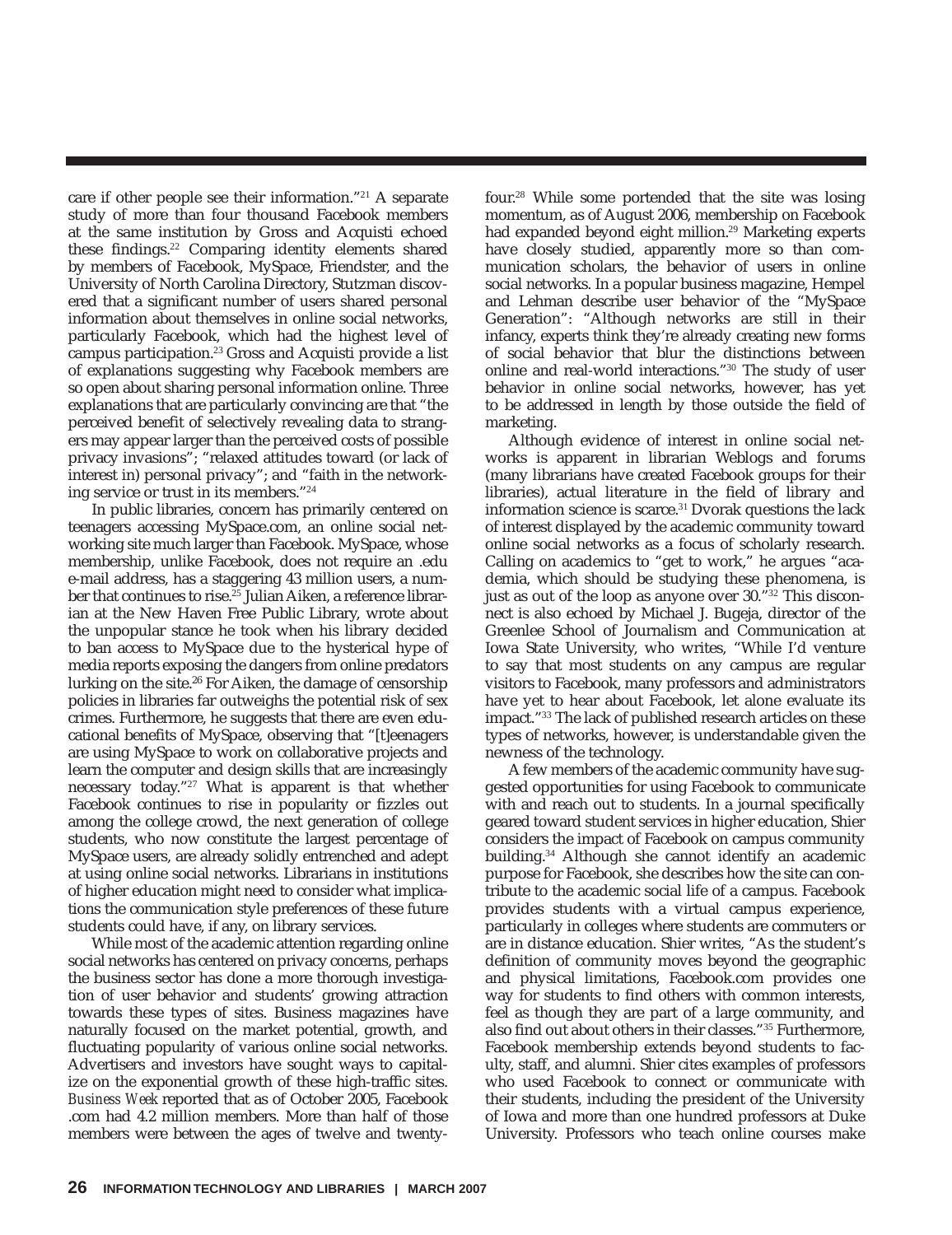themselves seem more human or approachable by establishing Facebook profiles.<sup>36</sup>

Greeting students on their own turf is exactly the direction staff at Washington University's John M. Olin Library decided to take when they hired Web Services librarian Joy Weese Moll to communicate and answer questions through a variety of new technologies, including Facebook.<sup>37</sup> Brian Mathews, information services librarian at Georgia Institute of Technology, also created a Facebook profile in order to "interact with the students in their natural environment."<sup>38</sup> Mathews decided to experiment with the possibilities of using Facebook as an outreach tool to promote library services to 1,700 students in the School of Mechanical Engineering after he discovered that 1,300 of these students were registered on Facebook. Advising librarians to become proactive in the use of online social networks, Mathews reported that overall, his experience helped him to effectively "expand the goal of promoting the library."<sup>39</sup> Bill Drew was among the first librarians to create an account and profile for his library, the SUNY Morrisville Library. As of September 2006, nearly one hundred librarians had created profiles or accounts for their libraries on Facebook. One month later, however, the administration at Facebook began shutting down library accounts on the grounds that libraries and institutions were not allowed to represent themselves with profiles as though they were individuals. In response, many of these libraries simply created groups for their libraries, which is completely appropriate, similar to creating a profile, and just as searchable as having an account. The authors of this study created the "Houston Cole Library Users Want Answers!" group, which currently has ninety-one members. Library news and information of interest about the library is announced in the group.<sup>40</sup> In this study, one trend the authors will try to identify is whether other librarians have considered or are already using Facebook in similar ways that Moll, Mathews, and Drew have explored as avenues for communicating with students or promoting library services.

# **The survey**

In February 2006, 244 surveys were mailed to reference or public service librarians (when the identity of those persons could be determined). These individuals were chosen from a random sample of the 850 institutions of higher education classified by the Carnegie Classification Listing of Higher Education Institutions as "Master's Colleges and Universities (I and II)" and "Doctoral/ Research Universities (Extensive and Intensive)."<sup>41</sup> The sample size provided a 5.3 percent margin error and a 95 percent confidence level. One hundred twenty-six surveys were completed, providing a response rate of 51 percent. Fifteen

survey questions (appendix A) were designed to target three areas of inquiry: awareness of Facebook, practical impact of the site on library services, and perspectives of librarians toward online social networks.

#### **Awareness of Facebook**

A series of questions on the survey queried respondents about their awareness and degree of knowledge about Facebook. The overwhelming majority of librarians were aware of Facebook's existence. Out of 126 librarians, 114 had at least heard of Facebook; 24 were not familiar with the site. As one individual wrote, "I had not heard of Facebook before your survey came, but I checked and our institution is represented in Facebook." Universities registered in Facebook are easily located through a search-by-region on Facebook's home page. Thirty-eight colleges and universities for Alabama (JSU's location) are registered in Facebook. (In comparison, 143 academic institutions in California are listed.) Out of those librarians who had heard of the site, 27 were not sure whether their institutions were registered in Facebook's directory. Sixty survey participants were aware that their institutions were registered in the directory, while fifteen librarians reported that their universities were not registered (figure 1). Several comments at the end of the survey indicated that some of the institutions surveyed did not issue school e-mail accounts, making membership in Facebook impossible for their university. Interestingly, out of the sixty individuals who could claim that their universities were in the directory, 34 percent have created their own personal Facebook accounts and two libraries have individual profiles (figure 2). One individual who established an account on the site wrote, "Personally, I'm a little embarrassed by having an account because it's such a teeny-bopper kind of thing and I'm a little old for it. But it's an interesting cultural phenomenon and academic librarians need to get on the bandwagon with it, if only to better understand their constituents." Another survey respondent with an individual profile on the site reported a group created by his or her institution on Facebook titled "I totally want to have sex in the library." This individual wanted to make it clear, however, that the students—not the librarians—created this group. A particularly helpful participant went so far as to poll the reference colleagues in all nine of the libraries at his/her institution and found that "only a few had even heard of Facebook." That librarians will become increasingly aware of online social networks was the sentiment expressed by another individual who wrote, "Most librarians at my institution are unaware of social software in general, much less Facebook. However, I think this will change in the future as social software is mentioned more often in traditional media (such as television and newspapers)."

According to survey responses, it does not appear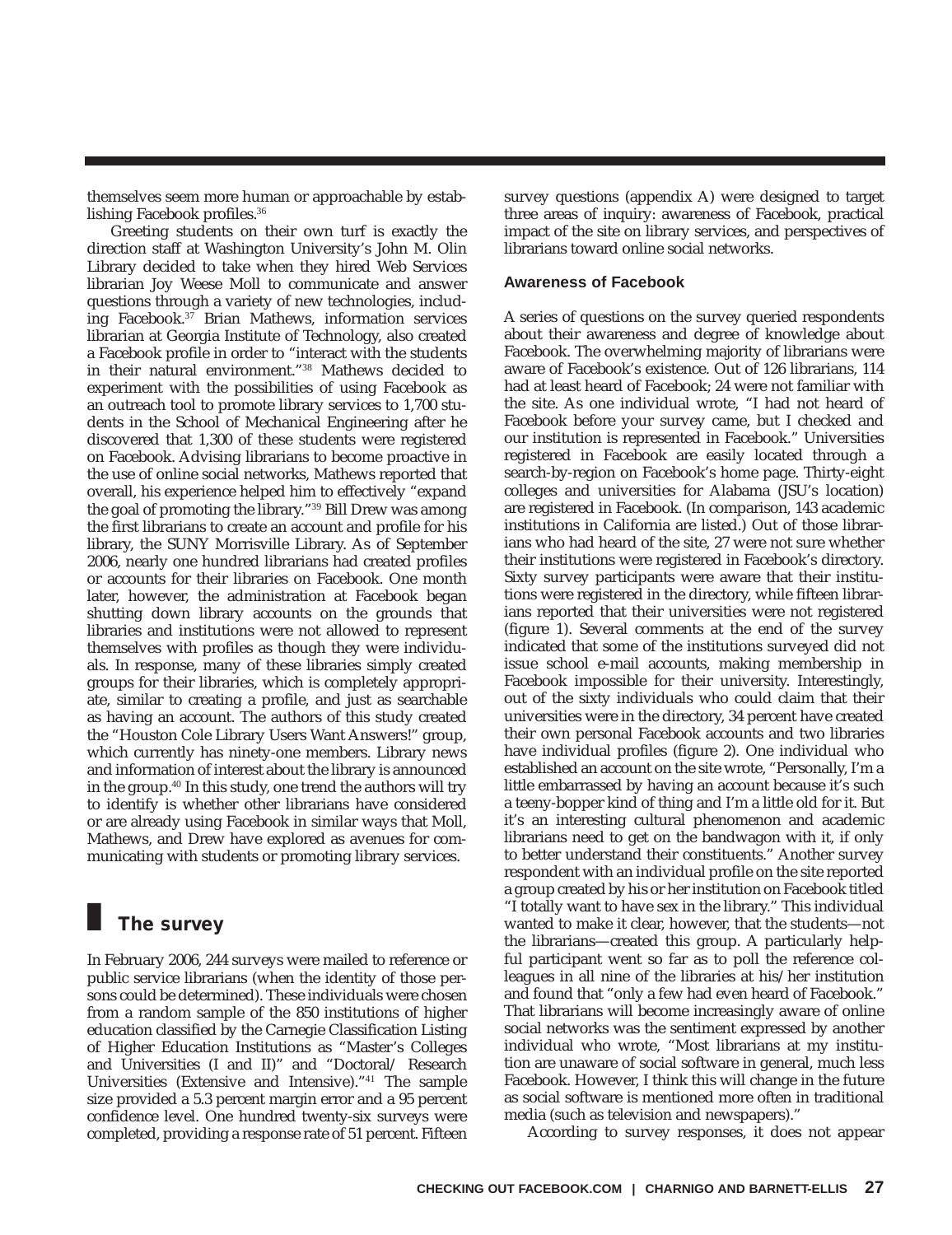

**Figure 1.** Institutions added to the Facebook directory



**Figure 2.** Involvement with Facebook

that use of Facebook by students has been as noticeable or distracting in other libraries as it has been at HCL. When asked to describe their observation of student use of library computers to access Facebook, 56 percent of those surveyed checked "rarely to never." Only 20 percent indicated "most of the time" to "all of the time" (table 1). However, it is important to remember that only sixty individuals could verify that their institutions are registered on Facebook. Through comments, some librarians hinted that "snooping" or keeping mental notes of what students view on library computers is frowned upon. It simply is not our business. "We do not regulate or track student use of computers in the library," wrote one individual. Several librarians noted that students were using Facebook in the libraries, but more so on personal laptops than public-access computers.

#### **Practical impact of Facebook**

Another goal of this study was to find out whether Facebook has had any real impact on library services, such

| Table 1. Student use of library computers to access Facebook<br>(based on observation) |       |            |  |  |  |  |
|----------------------------------------------------------------------------------------|-------|------------|--|--|--|--|
|                                                                                        | Total | Percentage |  |  |  |  |
| <b>Never</b>                                                                           | 23    | 32         |  |  |  |  |
| Rarely                                                                                 | 17    | 24         |  |  |  |  |
| Some of the time                                                                       | 17    | 24         |  |  |  |  |
| All the time                                                                           | 7     | 10         |  |  |  |  |
| Most of the time                                                                       |       | 10         |  |  |  |  |

as an increase in bandwidth, library traffic, and noise, or in use of public-access computers, scanners, or other equipment. Student complaints about monopolization of computers for use of Facebook led administrators to block the site from computer labs at JSU. Access to Facebook on public-access terminals, however, was not regulated. Survey responses revealed that Facebook has had minimal impact on library services elsewhere. Only one library was forced to develop a policy for specifically addressing computer-use concerns as a result of Facebook use. One individual mailed the sign posted on every computer terminal in the library, which states, "If you are using a computer for games, chat, or other recreational activity, please limit your usage to thirty minutes. Computers are primarily intended for academic use." Another librarian reported that academic computing staff had to shut down access to Facebook on library computers due to bandwidth and access issues. This individual, however, added, "Interestingly, no one has complained to the library staff about its absence!" Given a list of possible effects Facebook may have had on library services and operations, 10 percent of respondents indicated that Facebook has increased patron use of computers. Seven percent agreed that it has increased patron traffic, and only 2 percent reported that the site has created bandwidth problems or slowed down Internet access. Only four individuals received patron complaints about other users "tying up" the computers with Facebook (figure 3).

Since the advent of Facebook, the public scanner has become one of the hottest items in HCL. Librarians at JSU know that use of the scanner has increased tremendously due to Facebook because the scanner used by students to upload photos is attached to a public workstation next to the general reference desk. Students often ask questions about uploading pictures to their Facebook profiles as well as how to edit photos (e.g., resizing and cropping). One survey question asked whether scanner use had increased as a result of Facebook. Of the sixty-two respondents who answered this question (it was indicated that only those libraries that provide public access to scanners should answer the question), 77 percent reported that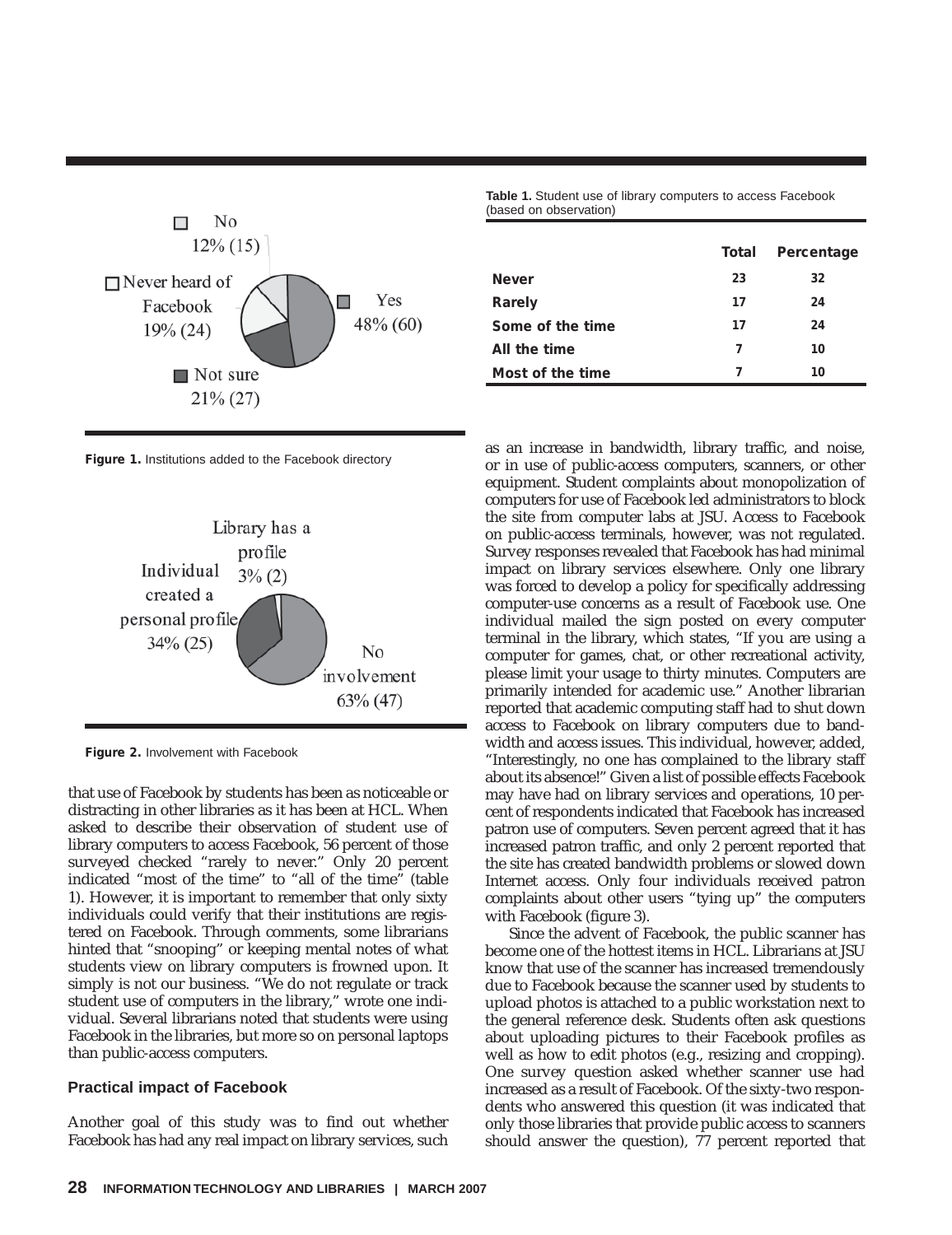

**Figure 3.** Patron complaints about Facebook

scanner use had not increased. Furthermore, only two librarians have assisted students with the scanner or provided any other type of assistance, for that matter, with Facebook. The assistance the two librarians gave included scanning photographs, editing photos, uploading photos to Facebook profiles, and creating accounts. However, in a separate question, 21 percent of participants agreed that librarians should be responsible for helping students, when needed, with questions about Facebook. No librarian has added additional equipment such as computers or scanners as a result of Facebook. Only one individual reported future plans by his/her library to add additional equipment in the future as a result of heavy use of the site.

#### **Perspectives toward Facebook**

One of the main goals of the study was to obtain a snapshot of the perspectives and attitudes of librarians

toward Facebook and online social networks in general. Most of the librarians surveyed were neither enthusiastic nor disdainful of Facebook. A small group of the respondents, however, when given the chance to comment, were extremely positive and excited about the possibilities of online social networking. Twenty-one individuals saw no connection between libraries and Facebook. Sixtyseven librarians were in agreement that computer use for academic purposes should take priority, when needed, over use of Facebook. However, fifty-one respondents indicated that librarians needed to keep up with Internet trends, such as Facebook, even when such trends are not academic in nature (table 2). Out of 126 librarians who completed the survey, only 23 reported that Facebook has generated discussion among library faculty and staff about online social networks. On the other hand, few individuals voiced negative opinions toward Facebook. Only 5 percent of those surveyed indicated that Facebook annoyed faculty and staff. One individual wrote, "I don't like Facebook or most social networking services. They encourage the formation of cliques and keep users from meeting and accepting those who are different than themselves." Comments like this, however, were rare. Although the majority of librarians seemed fairly apathetic toward Facebook, few individuals expressed negative comments toward the site.

Few librarians indicated that Facebook should be addressed or regulated in library policy. Most individuals viewed the site as just another communication tool similar to instant messaging or cell phones. In fact, while most librarians did not express much interest in Facebook, many were quite vocal about not regulating its use. The following comment by one survey participant captures this sentiment: "Attempts to restrict use of Facebook in the library would be futile, in my opinion, in the same way it is now impossible to ban use of USB drives and AIM in academic libraries." While most indi-

|  |  |  |  | Table 2. Access, assistance, and awareness of Facebook and similar trends: perspectives |  |  |  |  |  |  |
|--|--|--|--|-----------------------------------------------------------------------------------------|--|--|--|--|--|--|
|--|--|--|--|-----------------------------------------------------------------------------------------|--|--|--|--|--|--|

|                                                                                                                                                                                       | Total | Percentage |
|---------------------------------------------------------------------------------------------------------------------------------------------------------------------------------------|-------|------------|
| Computer use for academic purposes should take priority, when needed, over use of Facebook.                                                                                           | 67    | 53         |
| Librarians need to "keep up" with Internet trends, such as Facebook, even when these trends are not aca-<br>demic in nature.                                                          | 51    | 40         |
| Library resources should not be monopolized with use of Facebook.                                                                                                                     | 35    | 28         |
| Librarians should help students, when able, with questions regarding Facebook.                                                                                                        | 27    | 21         |
| There is no connection between libraries and Facebook.                                                                                                                                | 21    | 17         |
| Student use of Facebook on library computers should not be regulated.                                                                                                                 | 15    | 12         |
| Library computers should be available for access to Facebook, but librarians should not feel that it is their<br>responsibility to assist students with questions regarding the site. | 11    | 9          |

**(Respondents were allowed to check any or all responses that applied.)**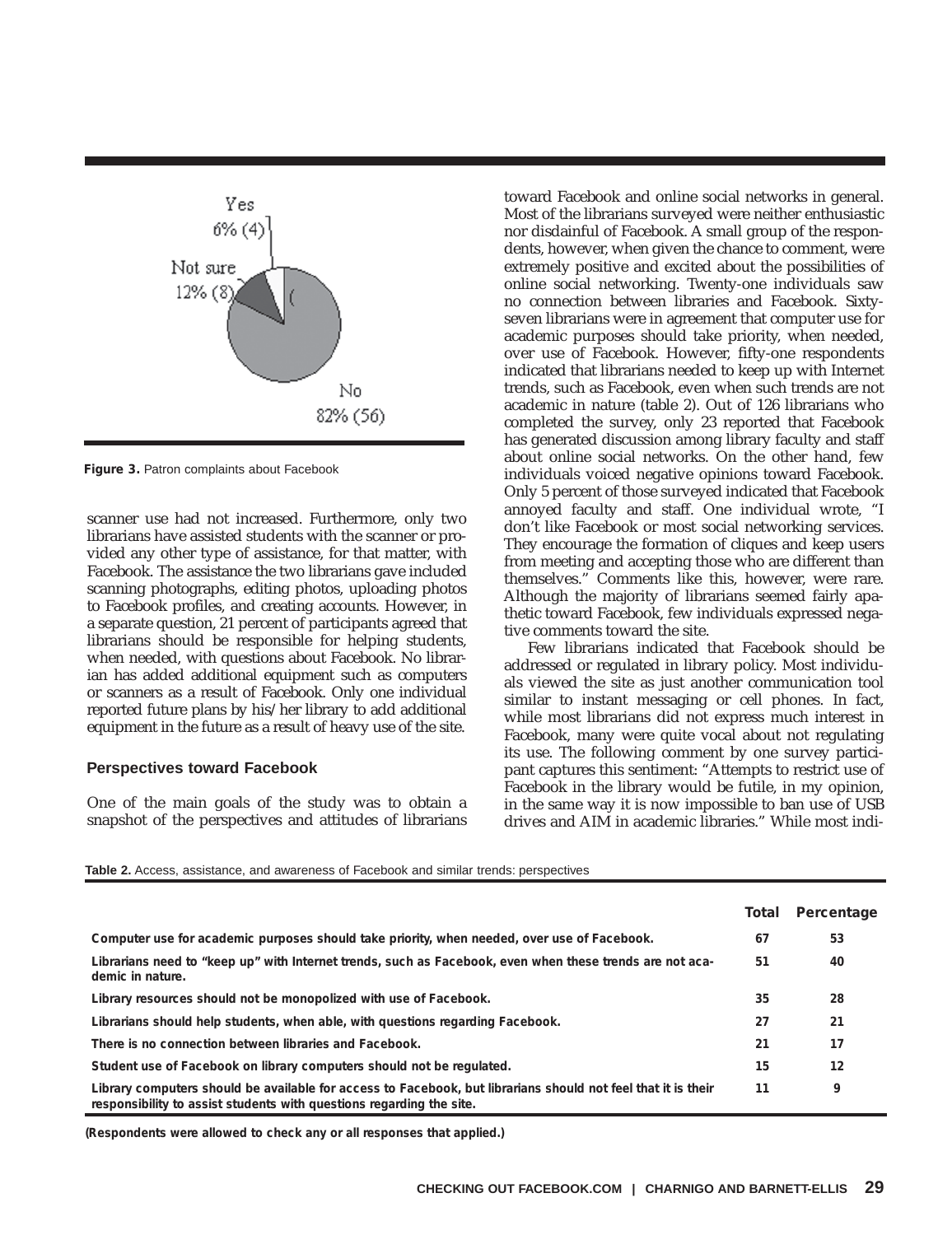viduals agreed that academic use of computers should take priority over recreational use, a polite request that a patron using Facebook allow another student to use the computer for academic purposes, when necessary, appears more preferable than the creation and enforcement of strict policies. As one librarian put it, "I don't want students to see the library as a place where they are 'policed' unnecessarily."

When asked if Facebook serves any academic purpose, 54 percent of those surveyed indicated that it does not, while 34 percent were "not sure." Twelve percent of the librarians identified academic potential or possible benefits of the site (figure 4). The authors were surprised to find that 46 percent of those surveyed were not completely willing to dismiss Facebook as pure recreation. Some librarians found Facebook to be a distraction to academics: "Maybe I'm old fashioned, but when do students find time for this kind of thing? I wonder about the impact of distractions like this on academic pursuits. There's still only twenty-four hours in a day." Another individual asked two students who were using Facebook in the library what they thought of the site and they admitted that it was "frequently a distraction from academic work." For the 34 percent who were not sure whether Facebook has any academic value, there were comments such as "I am continuing to observe and will decide in the future." Academic uses for Facebook included suggestions that it be used as a communication tool for student collaboration in classes (Facebook allows students to search for other students by course and section number). One individual suggested it could be used as an "online study hall," but then wondered if this might lead to plagiarism. Some thought instructors could somehow use Facebook for conducting online discussion forums, with one participant observing "it's 'cooler' than using Blackboard." "Building rapport" with students through a communication medium that many students are comfortable with was another benefit mentioned.



Respondents who were enthusiastic about Facebook thought it most beneficial as a virtual extension of the campus. Facebook could potentially fill a void where face-to-face connections are absent in online and distance-education classes. Several librarians suggested that Facebook has had a positive influence in fostering collegiate bonds and school spirit. As one individual wrote, "[t]he academic environment is not only responsible for scholarly growth, but personal growth as well. This is just one method for students to interact in our highly technological society." Facebook could provide students who are not physically on campus with a means to connect with other students at their institutions who have similar academic and social interests.

Some librarians were so enthusiastic about Facebook that they suggested libraries use the site to promote their services. Using the site to advertise library events and creating online library study groups and book clubs for students were some of the ideas expressed. One librarian wrote: "Facebook (and other social networking sites) can be a way for libraries to market themselves. I haven't seen students using Facebook in an academic manner, but there was a time when librarians frowned on e-mail and AIM too. If it becomes a part of students' lives, we need to welcome it. It's part of welcoming them, too." More librarians, however, felt that Facebook should serve as a space exclusively for students and that librarians, professors, administrators, police, and other uninvited folks should keep out. Furthermore, as one individual noted, it is not "an appropriate venue" for librarians to promote their services.

While the review of literature demonstrates that much has been made of online social networks and privacy issues, the librarians surveyed were not particularly concerned about privacy. Only 19 percent indicated that they were concerned about privacy issues related to Facebook. However, some librarians voiced concerns that many students are ignorant about the risks of posting personal information and photographs on Facebook and do not seem fully aware of the possibility that individuals outside their social sphere might also have reason to access the site. One individual mentioned that the librarians at her institution have begun to emphasize this to students during library instruction sessions on Internet research and evaluation.

## ■ **Limitations**

Several limitations to this study must be noted when attempting to reach any type of conclusion. Participants who had never heard of Facebook obviously could not answer any questions except that they were not familiar with the site. Some questions required respondents Figure 4. Finds conceivable academic value in Facebook to "guesstimate." Unless librarians have access to their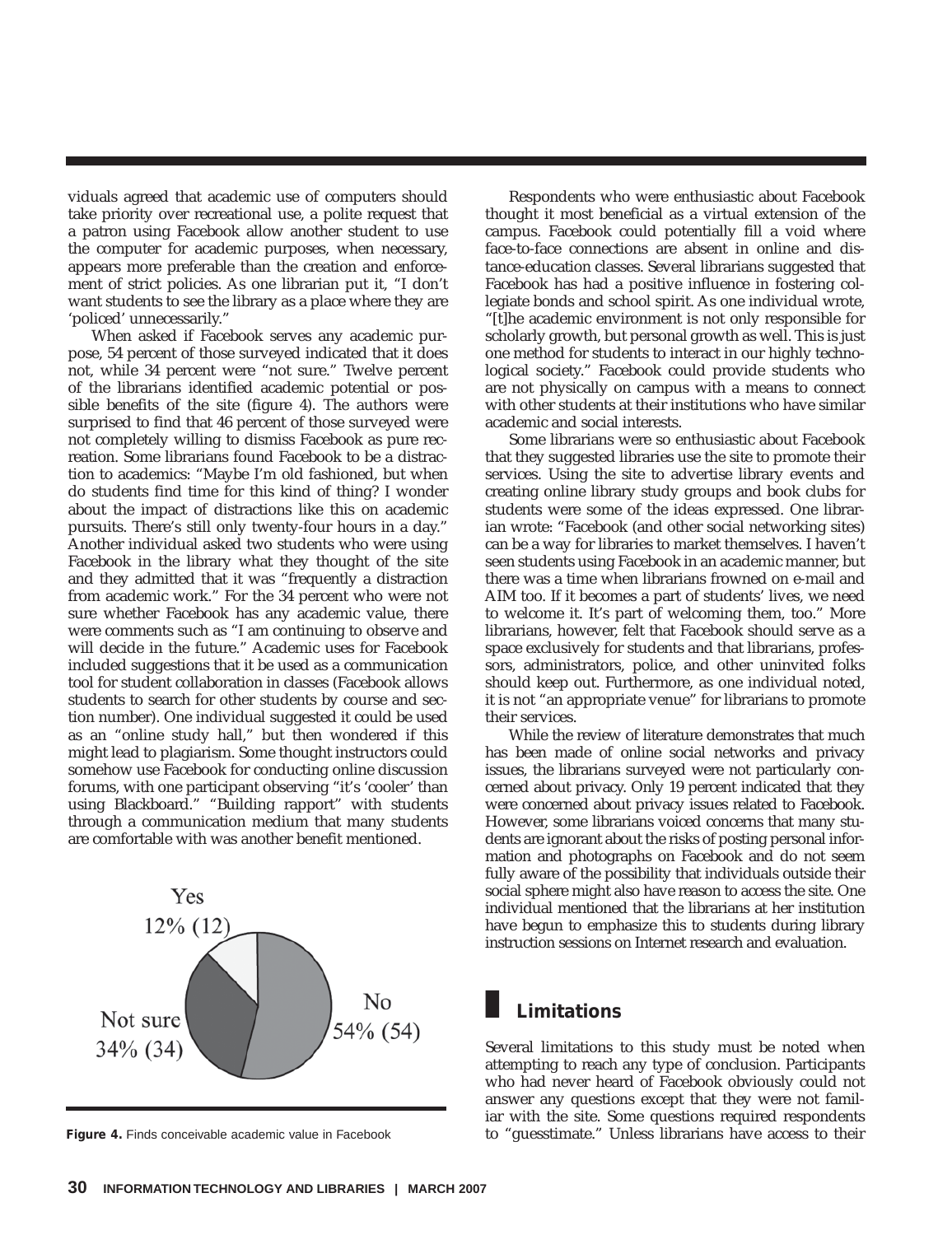institution's Internet usage statistics, it would be hard for them to really know how much bandwidth is being used by students accessing Facebook. Librarians, having been trained in a profession that places a high value on freedom of access, might also be wary of activities that suggest any type of censorship. Therefore, it is conceivable that some of the librarians surveyed do not know whether students are using Facebook in the library because they make a point not to snoop or make note of individual Web sites that students view.

# ■ **Discussion**

While online education is growing at a rapid rate across the United States, so is the presence of virtual academic social communities. Although Facebook might prove to be a passing fad, it is one of the earliest and largest online social networking communities geared specifically for students in higher education. It represents a new form of communication that connects students socially in an online environment. If online academics have evolved and continue to do so, then it is only natural that online academic social environments, such as Facebook, will continue to evolve as well. While traditionally considered the heart of the campus, one is left to ponder the library's presence in online academic social networks. What role the library will serve in these environments might largely depend on whether librarians are proactive and experimental with this type of technology or whether they simply dismiss it as pure recreation. Emerging technologies for communication should provoke, at the very least, an interest in and knowledge of their presence among library and information science professionals.

This survey found that librarians were overwhelmingly aware of and moderately knowledgeable about Facebook. Some librarians were interested in and fascinated with Facebook, but preferred to study it as outsiders. Others had adopted the technology, but more for the purpose, it would seem, of having a better understanding of today's students and why Facebook (and other online social networking sites) appeals to so many of them. It is apparent from this study that there is a fine line between what now constitutes "academic" activity and "recreational" activity in the library. Sites like Facebook seem to blur this line further and librarians do not seem eager or find it necessary to distinguish between the two unless absolutely pressed (e.g., asking a student to sign out of Facebook when other patrons are waiting to use computers for academic work). One area of attention this study points to is a lack of concern among librarians toward the Internet and privacy issues. Some individuals surveyed suggested that librarians play a larger role in making students aware that people outside their society of friends—namely, administrative or

authority figures—have the ability to access the information they post online to social networks.

Participants were most enthusiastic about Facebook's role as a space where students in the same institution can connect and share a common collegiate bond. Librarians who have not yet "checked out" Facebook might consider one individual's description of the site as "just another version of the college yearbook that has become interactive."<sup>42</sup> Among the most cherished books in HCL that document campus life at JSU are the *Mimosa Yearbooks*. Alumni and students regularly flip through this treasure trove of photographs and memories. No administrator or librarian would dare weed this collection or find its presence irrelevant. While year books archive campus yesteryears, online social networks are dynamically documenting the here and now of campus life and shaping the future of how we communicate. As Casey writes, "Libraries are in the habit of providing the same services and the same programs to the same groups. We grow comfortable with our provision and we fail to change."<sup>42</sup> By exploring popular new types of Internet services such as Facebook instead of quickly dismissing them as irrelevant to librarianship, we might learn new ways to reach out and communicate better with a larger segment of our users.

## ■ **Acknowledgements**

The authors would like to acknowledge Stephanie M. Purcell, student worker at the Houston Cole Library, for her excellent editing suggestions and insight into online social networks from the student's point of view, and John-Bauer Graham, head of public services at the Houston Cole Library, for his encouragement.

#### **References and Notes**

 **1.** Angela Reid, "Finally . . . the Facebook," *The Chanticleer*, Sept. 22, 2005, 4.

**2.** Facebook.com, http://www.facebook.com/about.php (accessed Dec. 2, 2005).

**3.** Angus Loten, "The Great Communicator," *Inc.Com.,* June 6, 2006, http://www.inc.com/30under30/zuckerberg.html (accessed Dec. 4, 2005).

**4.** Adam Lashinsky, "Facebook Stares Down Success," *Fortune,* Nov. 28, 2005, 4.

**5.** Michael Amington, "85 Percent of College Students Use Facebook," *TestCrunch: Tracking Web 2.0 Company Review on Facebook* (Sept. 7, 2005), http://www.techcrunch.com/2005/09/07/ 85-of-college-students-use-facebook (accessed Dec. 2, 2005).

**6.** http://www.facebook.com/about.php.

**7.** Facebook us! If you are a registered member of Facebook, do a global search for "Laurie Charnigo" or "Paula Barnett-Ellis."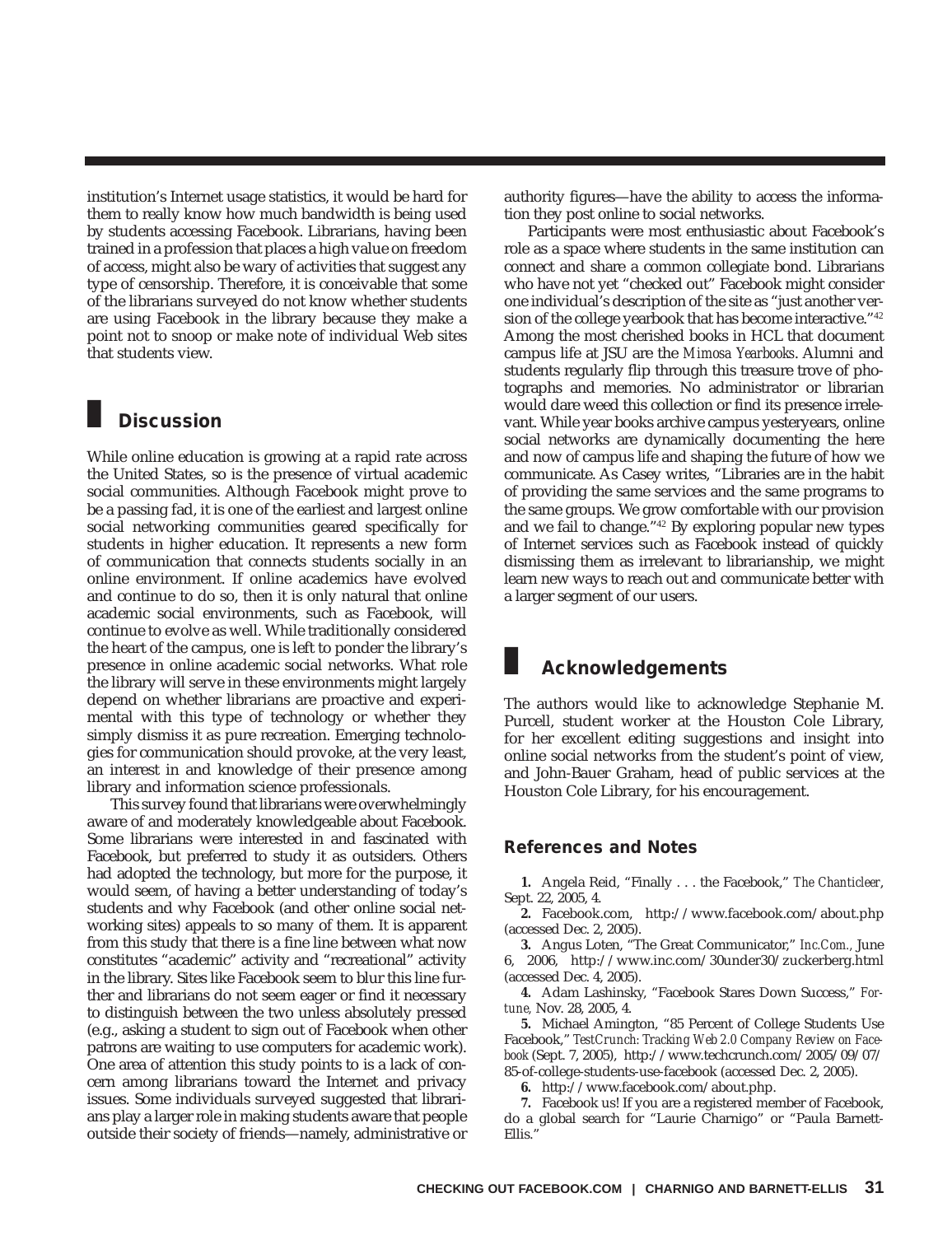**8.** Stephen Downes, "Semantic Networks and Social Networks," *The Learning Organization* 12, no. 5 (2005): 411.

**9.** Ibid.

**10.** Tim O'Reilly, "What is Web 2.0?" http://www.oreilly net.com/pub/a/oreilly/tim/news/2005/09/30/what-is-web -20.html (accessed Aug. 6, 2006).

**11.** http://www.facebook.com/about.php.

**12.** Angela Provitera McGlynn, "Teaching Millennials, Our Newest Cultural Cohort," *The Education Digest* 71, no. 4 (2005): 13.

**13.** Laura Garton, Caroline Haythornthwaite, and Barry Wellman, "Studying Online Social Networks," *Journal of Computer Mediated Communication* 31, no. 4 (1997).

**14.** Facebook.com's "About" page archives a collection of college newspaper articles about Facebook: http://www.facebook .com/about.php (accessed Dec. 4, 2005).

**15.** Brock Read, "Think Before You Share," *The Chronicle of Higher Education,* Jan. 20, 2006, A38–A41.

**16.** Ibid., A41.

**17.** Ibid., A40.

**18.** Shawn McGuirk, "Facebook on Campus: Understanding the Issues," Magna Web seminar presented live on June 14, 2006. Transcripts available for a fee from Magna Pubs. http://www .magnapubs.com/catalog/cds/598755-1.html (accessed Aug. 2, 2006).

**19.** Tracy Mitrano, "Thoughts on Facebook" (Apr. 2006) Cornell University of Information Technologies, http://www.cit .cornell.edu/oit/policy/ memos/facebook.html (accessed June 22, 2006).

 **20.** Ibid., "Conclusion."

 **21.** Tabreez Govani and Harriet Pashley, "Student Awareness of the Privacy Implications When Using Facebook," unpublished paper presented at the "Privacy Poster Fair" at the Carnegie Mellon University School of Library and Information Science, Dec. 14, 2005, 9, http://lorrie.cranor.org/courses/fa05/tubzhlp .pdf (accessed Jan. 15, 2006).

**22.** Ralph Gross and Alessandro Acquisti, "Information Revelation and Privacy in Online Social Networks," paper presentation at the ACM Workshop on Privacy in the Electronic Society, Alexandria, Va., Nov. 7, 2005, 79, http://portal.acm.org/citation .cfm?id=1102214 (accessed Nov. 30, 2005).

**23.** Frederic Stutzman, "An Evaluation of Identity-Sharing Behavior in Social Network Communities," paper presentation at the iDMAa and IMS Code Conference, Oxford, Ohio, April 6–8, 2006, 3–6, http://www.ibiblio.org/fred/pubs/stutzman \_pub4.pdf (accessed May 23, 2006).

**24.** Gross and Acquisti, "Information Revelation and Privacy in Online Social Networks," 73.

**25.** "MySpace: Design Anarchy That Works," *Business Week*, Jan. 2, 2006, 16.

**26.** Julian Aiken, "Hands off MySpace," *American Libraries* 37, no. 7 (2006): 33.

**27.** Ibid.

**28.** Jessi Hempel and Paula Lehman, "The MySpace Generation," *Business Week,* Dec. 12, 2005, 94.

**29.** http://www.facebook.com/about.php.

**30.** Hempel and Lehman, "The MySpace Generation," 87.

**31.** The authors created the "Librarians and Facebook" group on Facebook to discuss issues concerning Facebook and librarianship, such as censorship issues, policies, and ideas for connecting with students through Facebook. This is a global group. If you have a Facebook account, we invite you to do a search for "Librarians and Facebook" and join our group.

**32.** John C. Dvorak, "Academics Get to Work!" *PCMagazine Online,* http://www.pcmag.com/article2/0,1895,1928970,00 .asp (accessed Feb. 21, 2006).

**33.** Michael J. Bugeja, "Facing the Facebook," *The Chronicle of Higher Education*, Jan. 27, 2006, C1–C4; Ibid.

**34.** Maria Tess Shier, "The Way Technology Changes How We Do What We Do," *New Directions for Student Services* 112 (Winter 2005): 83–84.

**35.** Ibid., 84

**36.** Shier, "The Way Technology Changes How We Do What We Do," 112; J. Duboff, "Poke" Your Prof: Faculty Discovers thefacebook.com," *Yale Daily News*, Mar. 24, 2005, http://www .yaledailynews.com/article.asp?aid=28845 (accessed Jan. 15, 2006; Mingyang Liu, "Would you Friend Your Professor*? Duke Chronicle Online*, Feb. 25, 2005, http://www.dukechronicle.com/ media/paper884/news/2005/02/25/News/Would.You.friend .Your.Professors-1472440.shtml?norewrite&sourcedomain =www.dukechronicle.com (accessed Jan. 15, 2006).

**37.** Brittany Farb, "Students Can 'Check Out' New Librarian on the Facebook," *Student Life* (Washington Univ. in St. Louis), Feb. 27, 2006, http://www.studlife.com/home/index.cfm?eve nt=displayArticle&uStory\_id=5914a90d-53b (accessed Feb. 27, 2006).

**38.** Brian S. Mathews, "Do You Facebook? Networking with Students Online*," College & Research Libraries News* 37, no. 5 (2006): 306.

**39.** Ibid., 307.

**40.** View the "Houston Cole Library Users Want Answers!" group by doing a search for the group title on Facebook.

**41.** NCES Compare Academic Libraries, http://nces.ed.gov/ surveys/libraries/ compare/PeerVariable.asp (accessed Dec. 2, 2005). The random sample was chosen using the Research Randomizer available online, http://www.randomizer.org/form .htm (accessed Dec. 2, 2005).

**42.** Michael E. Casey and Laura C. Savastinuk, "Library 2.0," *Library Journal* 131, no. 14 (2006): 40.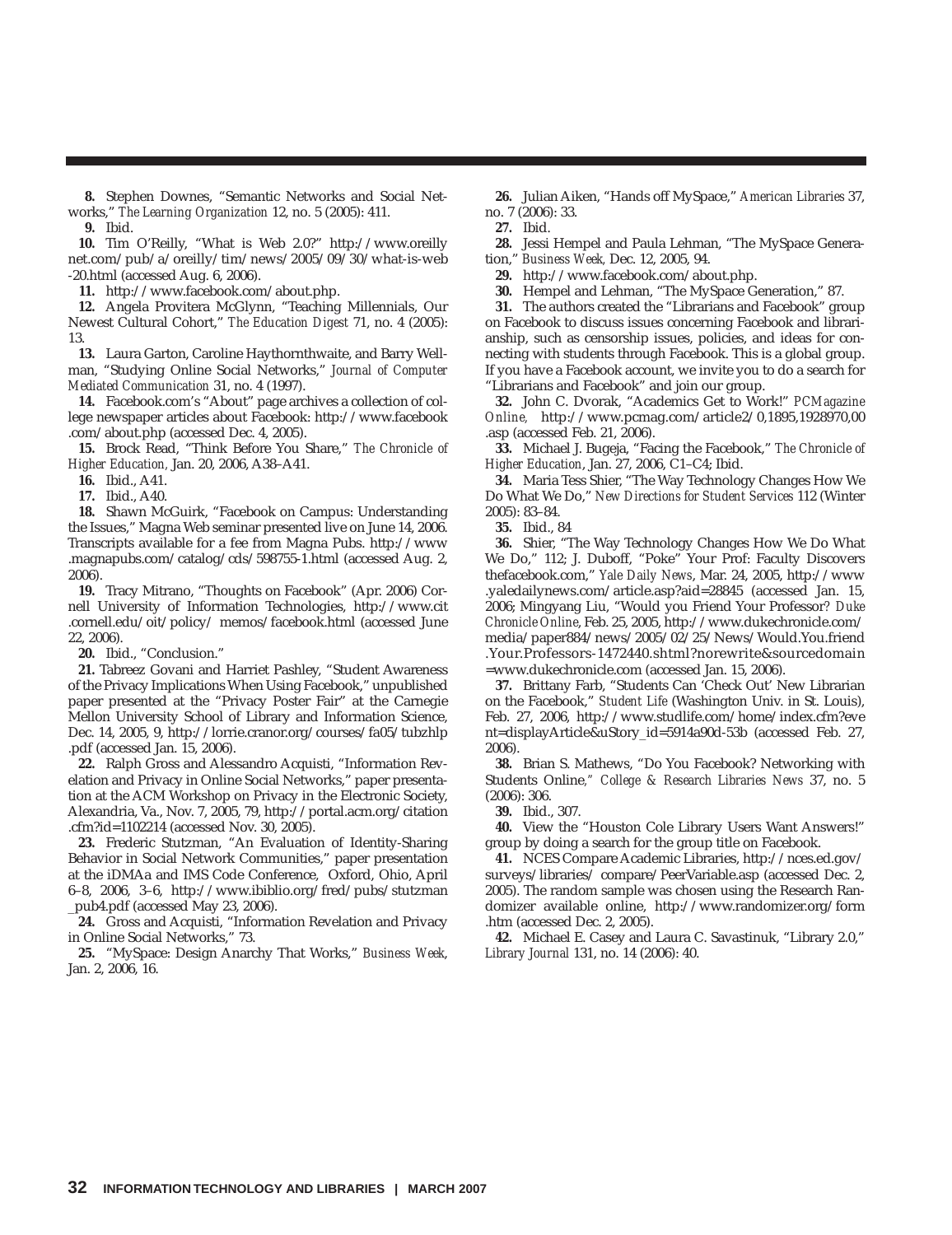### **Appendix A: Survey on the Impact of Facebook on Academic Libraries**

- 1. Has your institution been added to the Facebook directory?
	- Yes
	- □ No (skip to questions 10, 11, and 12
	- $\Box$  Not sure (skip to questions 10, 11, and 12)  $\Box$  I am not familiar with Facebook (skip all
	- questions and submit)
- 2. Which best describes your involvement with Facebook?
	- $\Box$  I have a personal account
	- $\Box$  My library has an account
	- □ No involvement
- 3. Which best describes your observation of student use of library computers to access Facebook?
	- $\Box$  All the time
	- $\Box$  Most of the time
	- □ Some of the time
	- **Q** Rarely
	- **Q** Never
- 4. Has your library added additional equipment such as computers or scanners as a result of Facebook use?
	- □ Yes
	- $\Box$  No
	- $\Box$  No, but we plan to in the future
- 5. Have patrons complained about other patrons using library computers for Facebook?
	- Yes
	- $\Box$  No
	- □ Not sure
- 6. Has your library had to develop a policy or had to address computer use concerns as a result of Facebook use?
	- Yes
	- $\Box$  No
	- □ Not sure
- 7. If your library provides public access to a scanner, has patron use of scanners increased due to the use of Facebook?
	- Yes
	- $\Box$  No
- 8. Have you assisted students with the library's scanner for Facebook?
	- □ Yes
	- $\Box$  No
- 9. If you have provided assistance to students with Facebook, please check all that apply:
	- $\Box$  Creating accounts
	- $\Box$  Scanning photographs or offering advice on where students can access a scanner
	- Editing photographs (e.g., resizing photos or use of a photo editor)
	- $\Box$  Uploading photographs to Facebook profiles
	- $\Box$  Other
- 10. Check the responses that best describe your opinion about the responsibilities of librarians in assisting students with Facebook questions and access to the Web site:
	- $\Box$  Student use of Facebook on library computers should not be regulated.
	- Library resources should not be monopolized with Facebook use.
	- □ Computer use for academic purposes should take priority, when needed, over use of Facebook.
	- $\Box$  Librarians should help students, when able, with Facebook questions.
	- Librarians need to "keep up" with Internet trends, such as Facebook, even if they are not academic in nature.
	- $\Box$  There is no connection between librarians, libraries, and Facebook.
	- $\Box$  Library computers should be available for Facebook use, but librarians should not feel that they need to assist students with Facebook questions.
- 11. Would you consider Facebook to be a relevant academic endeavor?
	- Yes
	- $\Box$  No
	- □ Not sure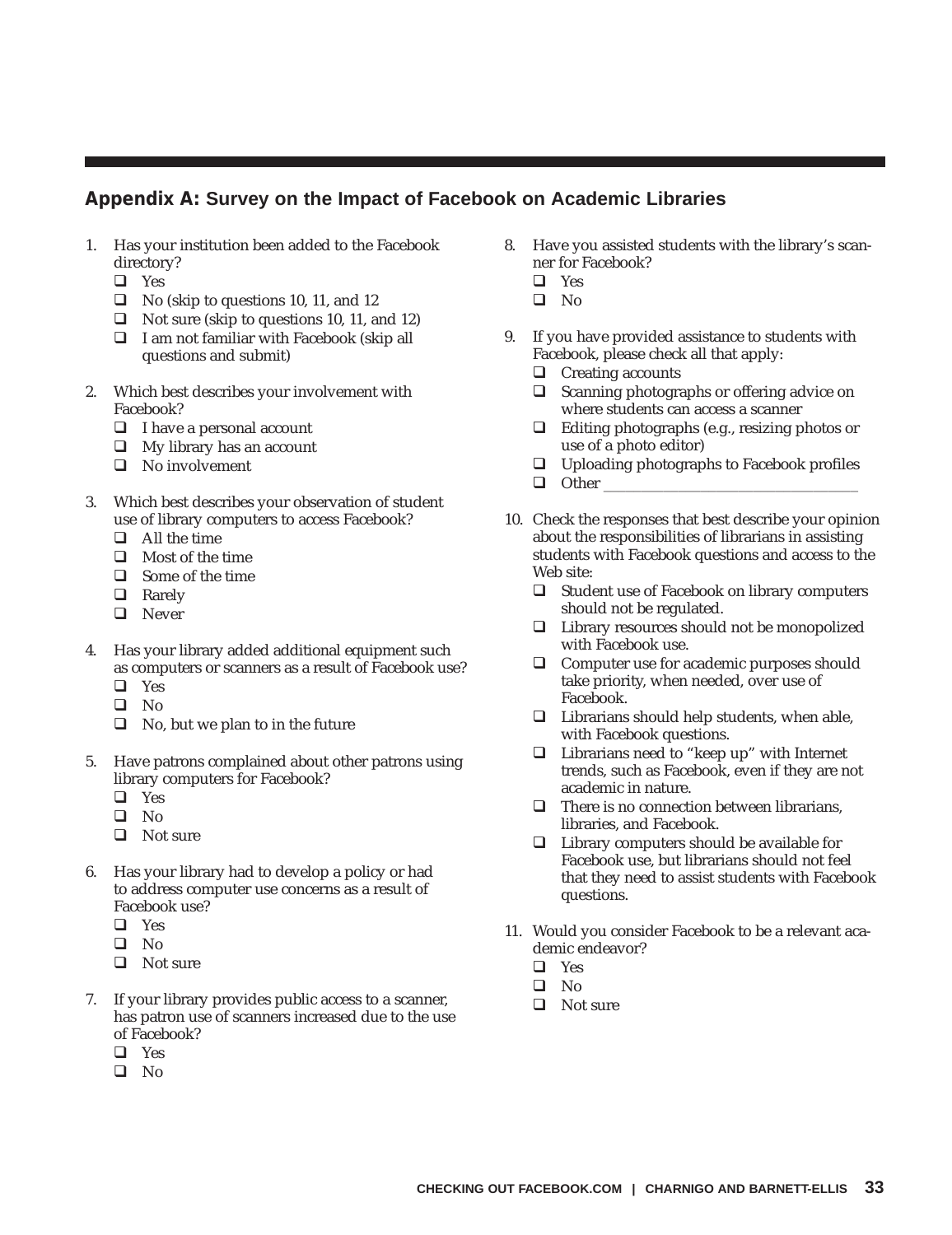12. If you answered "Yes" to question 11, please describe how Facebook could be considered an academic endeavor.

 \_\_\_\_\_\_\_\_\_\_\_\_\_\_\_\_\_\_\_\_\_\_\_\_\_\_\_\_\_\_\_\_\_\_\_\_\_\_\_\_\_\_\_\_\_\_ \_\_\_\_\_\_\_\_\_\_\_\_\_\_\_\_\_\_\_\_\_\_\_\_\_\_\_\_\_\_\_\_\_\_\_\_\_\_\_\_\_\_\_\_\_\_ \_\_\_\_\_\_\_\_\_\_\_\_\_\_\_\_\_\_\_\_\_\_\_\_\_\_\_\_\_\_\_\_\_\_\_\_\_\_\_\_\_\_\_\_\_\_ \_\_\_\_\_\_\_\_\_\_\_\_\_\_\_\_\_\_\_\_\_\_\_\_\_\_\_\_\_\_\_\_\_\_\_\_\_\_\_\_\_\_\_\_\_\_

- 13. Please check all answers that best describe what effect, if any, use of Facebook in the library has had on library services and operations?
	- $\Box$  Has increased patron traffic
	- $\Box$  Has increased patron use of computers
	- $\Box$  Has created computer access problems for patrons
	- □ Has created bandwidth problems or slowed down Internet access
	- $\Box$  Has generated complaints from other patrons
	- $\Box$  Annoys library faculty and staff
	- $\Box$  Interests library faculty and staff
	- $\Box$  Has generated discussion among library faculty and staff about Facebook
- 14. Is privacy a concern you have about students using Facebook in the library?
	- Yes
	- No
	- □ Not sure

Please list any observations, concerns, or opinions you have regarding Facebook use in libraries.

#### *Editorial continued from page 3*

extracted the paragraphs from my Palm to my desktop, and saved that document and the TOCs on a Universal Serial Bus (USB) key. Today, I combined them in a new document on my laptop and keyed the remaining paragraphs in my room at an inn on a pier jutting into Commencement Bay in Tacoma on southern Puget Sound. I sought inspiration from the view out my window of the water and the fall color, from Old Crow Medicine Show on my iPod, and from early sixties *Beyond the Fringe* skits on my Treo.

Fred Kilgour was committed to delivering information to users when and where they wanted it. Libraries must solve that challenge today, and I am confident that we shall.